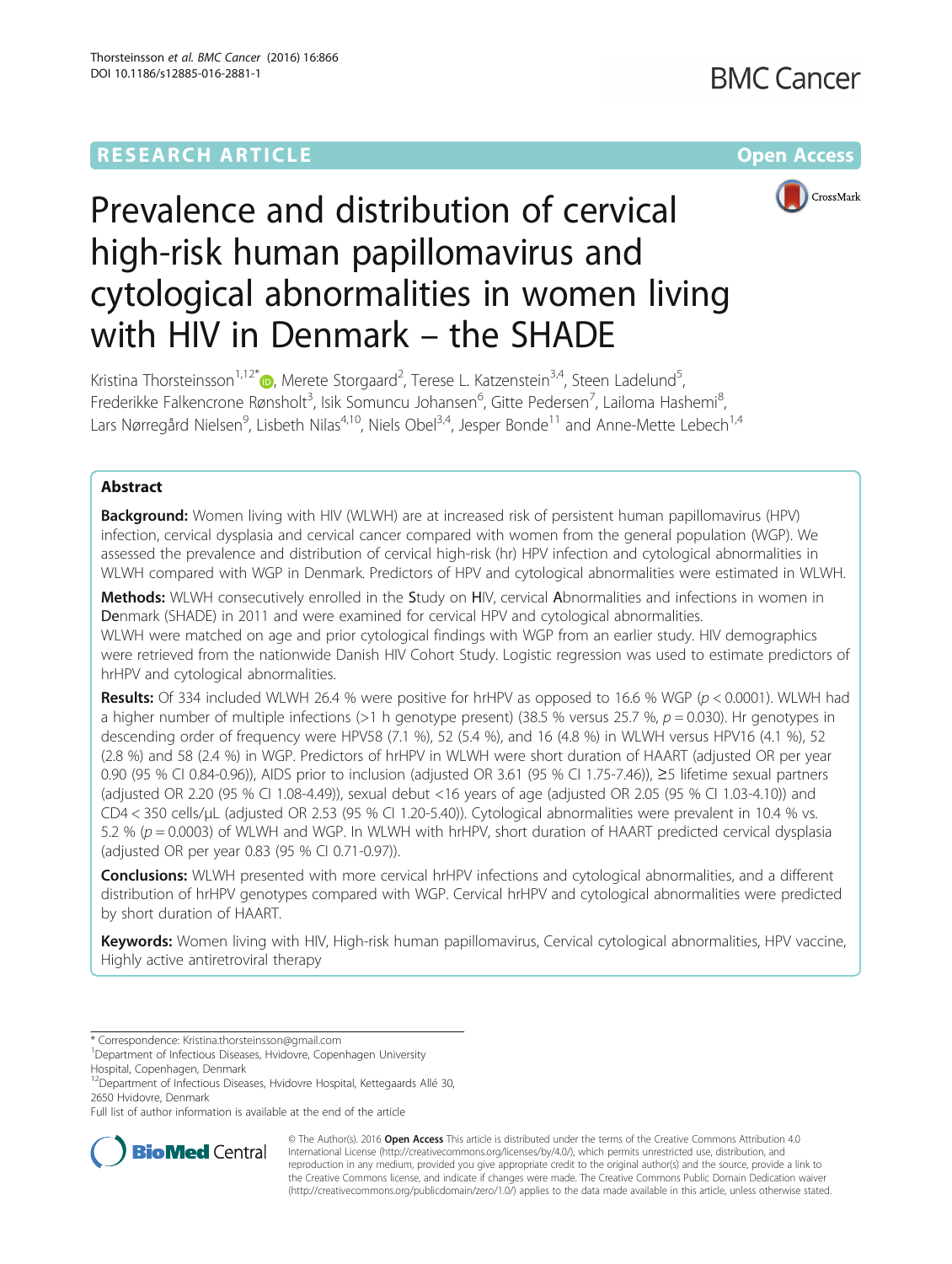#### Background

Human papillomavirus (HPV) is the most common sexually transmitted disease (STD) [[1\]](#page-11-0) with a lifetime prevalence of up to 80 % [\[2\]](#page-11-0). Essentially, all cases of cervical cancer (CC) are associated with high-risk HPV (hrHPV) [[3\]](#page-11-0) and worldwide approximately half a million women develop CC each year [\[4](#page-11-0)]. Women living with HIV (WLWH) are at increased risk of persistent HPV infection, cervical dysplasia and CC compared with women from the general population (WGP) [[5](#page-11-0)–[9\]](#page-11-0).

Comprehensive data on the prevalence and distribution of HPV genotypes are informative in the planning of HPV/CC screening tools and with the rollout of HPV vaccines [\[10\]](#page-11-0). The hrHPV genotype distribution in Denmark [\[11, 12\]](#page-11-0) and worldwide is well described in WGP and globally HPV16, 18, 52, 31, and 58 predominate [\[10](#page-11-0), [13, 14](#page-11-0)]. Most studies suggest a different HPV genotype distribution in WLWH with increased frequency of non-16/18 HPV genotypes, which are not targeted by the 2-and 4-valent HPV vaccines [[8, 15, 16\]](#page-11-0).

Though, immune reconstitution induced by highly active antiretroviral therapy (HAART) might decrease the prevalence of HPV and cervical dysplasia, the effect of improved immunosurveillance remains controversial [[6, 7\]](#page-11-0). The increased longevity gained from HAART [[17](#page-11-0)] may increase risk of exposure to HPV and provide the time required for progression to cancer.

Compared with other Western countries WGP in Denmark have high incidences of HPV and CC [[11, 18](#page-11-0), [19\]](#page-11-0). However, the prevalence and distribution of cervical HPV and dysplasia are unknown in WLWH in Denmark. Denmark offers a unique setting for studies on HPV and cervical dysplasia because of the well described HPV genotype distribution in WGP in Denmark [\[11, 19\]](#page-11-0) and the possibility for linkage to nationwide registries on HIV and cytology results.

The aim of the present study was to assess the prevalence and distribution of cervical hrHPV and cytological abnormalities in WLWH in Denmark. Further, we aimed at identifying predictors of hrHPV and cytological abnormalities in WLWH in a setting with free access to CC screening, healthcare and HAART.

#### Methods

#### Setting

Denmark has a population of 5.6 million [\[20\]](#page-11-0) and an estimated HIV prevalence among adults of 0.1 % [\[21\]](#page-11-0) - onefourth of these being women [\[22\]](#page-11-0). Medical care, including HAART, is tax-paid and provided free-of-charge to all people living with HIV (PLHIV). Treatment of HIV is restricted to eight specialized centres, of which six (treating 97 % of Danish PLHIV) participated in the Study on HIV, cervical Abnormalities and infections in women in Denmark (SHADE) [\[23\]](#page-11-0) (see below).

#### Cervical screening in Denmark

During the study period, The Danish National Board of Health recommended that women aged 23–49 years received cervical cytological testing every three years and women aged 50–65 years every five years [[24\]](#page-11-0). In HIV guidelines cervical cytology is recommended twice the first year after HIV diagnosis and annually thereafter [\[25](#page-11-0)].

#### The SHADE cohort

The SHADE cohort is a multicentre, prospective, observational cohort study of WLWH in Denmark. Study procedures have been described previously [[23](#page-11-0)]. In brief, study participants were consecutively enrolled during their outpatient visits from 1 February 2011 to 1 February 2012. Inclusion criteria were HIV-1 infection and ≥18 years of age. Exclusion criteria were prior hysterectomy, pregnancy, alcohol and/or drug abuse impeding adherence to the protocol.

#### Interview survey

At entry, an interview including tobacco use, age at sexual debut, lifetime sexual partners, prior condyloma, HPV vaccination status, and contraceptive use etc. was performed. The EpiData Entry program was used for double manual data entry [[26\]](#page-11-0).

#### **Registries**

#### Civil Registration System (CRS)

The CRS is a national registry of all Danish residents [[27\]](#page-11-0). A 10-digit personal identification number (PIN) is assigned to each individual at birth or immigration. The PIN was used to link the SHADE cohort, the Danish HIV Cohort Study (DHCS) and the The Danish Pathology Data Bank (DPDB).

#### Danish HIV cohort study

The DHCS is a prospective, observational, nationwide, multicentre cohort study of all PLHIV seen at the Danish HIV clinics since 1 January 1995. The cohort has been described in detail elsewhere [[22\]](#page-11-0).

#### The Danish Pathology Data Bank (DPDB)

The DPDB contains nationwide records of all pathology specimens [[28\]](#page-12-0). Cytology samples prior to inclusion were retrieved to assess screening history and cytology results using the Systemized Nomenclature of Medicine (SNOMED) code of cervix uteri: T8x2\*, T8x3\* and T83\*.

#### Data from the general population (the Horizon Study)

Anonymised data on HPV (from the CLART assay) and cytology results from WGP included in the Danish Horizon Study, Copenhagen, Denmark, were retrieved from the authors [[11](#page-11-0)].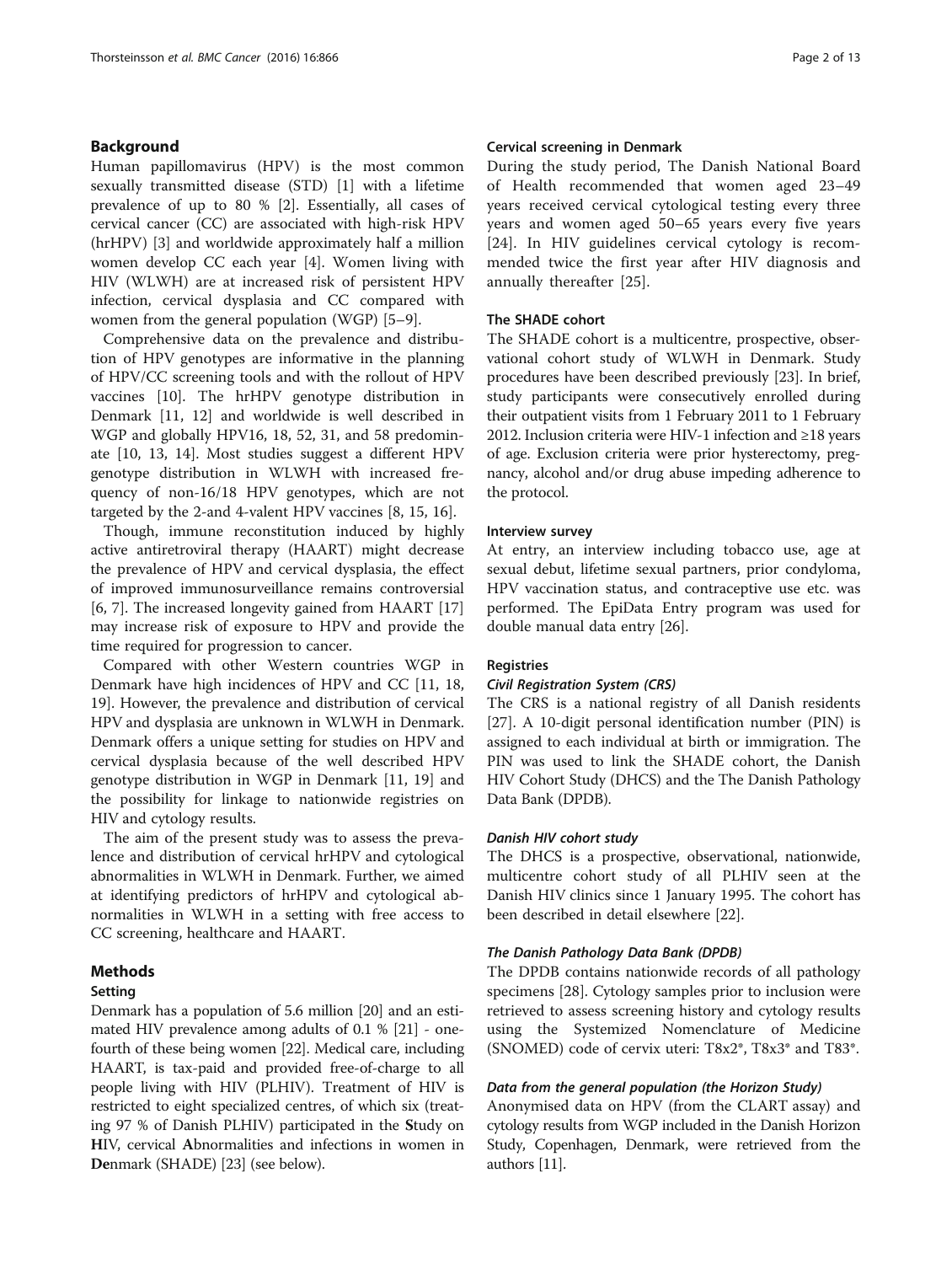#### Cytology

Cytological evaluation of SurePath samples was undertaken at Department of Pathology, Hvidovre, Copenhagen University Hospital (HVH). The outcomes were reported using the Bethesda 2001 system [\[29](#page-12-0)] and classified as normal, atypical cells of undetermined significance (ASCUS), low-grade squamous intraepithelial lesions (LSIL), or high-grade squamous intraepithelial lesions (HSIL) including atypical squamous cells - cannot exclude HSIL (ASC-H), atypical glandular cells (AGC) and adenocarcinoma in situ (AIS), and finally squamous cell-and adenocarcinoma.

#### HPV DNA testing

Cervical samples were examined by the CLART HPV2 assay (Genomica, Madrid, Spain) at Department of Pathology, HVH. PCR amplification of genotype specific HPV L1 fragments from 35 individual HPV genotypes was performed including 13 hrHPV: HPV16, 18, 31, 33, 35, 39, 45, 51, 52, 56, 58, 59, and 68 [[11\]](#page-11-0). Samples with invalid outcomes were retested. The second result was considered definitive [[11](#page-11-0)].

#### Statistical analysis

Continuous variables were summarized as median and interquartile ranges (IQR) or mean and ranges and compared using the Wilcoxon rank sum test. Categorical variables were reported as counts and percentages and compared using the chi-square test or Fisher's exact test.

For comparison of HPV status, genotype distribution and cytology results study participants were matched 1:5 to WGP on prior screening history in accordance with the algorithm used in the Horizon study [[11\]](#page-11-0) and age with a tolerance of 2 years (choosing the 5 WGP numerically closest to the participant's age).

Univariate and multiple logistic regression analyses were used for identifying predictors of hrHPV expressed as odds ratios (OR) and 95 % confidence intervals (CI). Nine candidate predictor variables were chosen a priori due to current knowledge on risk factors of HPV [[6,](#page-11-0) [30](#page-12-0), [31\]](#page-12-0); age (18–29, 30–50 and >50 years of age), race, age at sexual debut  $\langle$ <16 versus  $\ge$  16 years of age), HAART duration (years on HAART), AIDS prior to inclusion, smoking status, number of lifetime sexual partners (<5 versus  $\ge$  5), use of hormonal contraceptives, and CD4 count at inclusion  $\left($  <200,  $\geq$ 200-349 and  $\geq$ 350 cells/ $\mu$ L).

Predictors of ASCUS or worse (ASCUS+) were estimated by including the aforementioned variables, presence of cervical hrHPV and adherence to the general population CC screening program in the analysis. A subgroup analysis was performed in WLWH with ASCUS+ and cervical hrHPV only.

Duration of HAART, AIDS prior to inclusion and CD4 count are dependent covariates and where calculated

using two models: A model where all variables but CD4 at inclusion was included and a model where duration of HAART and AIDS prior to inclusion were replaced by CD4. We only presented the OR of the CD4 count from the second model.

To account for multiple testing when comparing the distribution of genotypes, we applied Bonferoni correction. Therefore, in analyses of the 13 hrHPV genotypes *p*-values smaller than 0.05:13 ( $p < 0.0038$ ) were considered statistically significant. In the remaining analyses  $p$ -values <0.05 were considered statistically significant. For category variables with more than two outcome categories  $(df > 1)$ , we controlled for repeated testing by estimating the combined p-value. Individuals with missing explanatory values were excluded from the multiple regression analyses. The validity of the model was tested using the Hosmer and Lemeshow Goodness-of-Fit Test.

SAS statistical software version 9.3 (SAS Institute Inc., Cary, NC, USA) was used for data analysis. The matching of study participants and the HPV genotype distribution figures were performed in R 3.2.0 [\[32\]](#page-12-0).

#### Results

#### Characteristics of the cohort

A total of 334 of the 1392 eligible WLWH in Denmark (in the DHCS) were included. At inclusion, median age and duration of HIV were 42.5 (IQR 36.8-48.3) and 11.3 (IQR 5.9-16.9) years (Table [1\)](#page-3-0). Compared with WLWH from the DHCS not included, WLWH in SHADE were more likely to be sexually infected with HIV ( $p = 0.0015$ ), have higher CD4 counts ( $p = 0.012$ ), and increased probabilities of being on HAART with a suppressed viral load  $(p = 0.0042)$ . Moreover, they had a higher uptake of both the annual HIV-and general population CC screening program ( $p < 0.0001$  and  $p < 0.0001$ ) and a higher probability of the latest cytology result being normal  $(p < 0.0001)$  (Table [1](#page-3-0)).

#### HPV prevalence

Of 334 participants, 326 (97.6 %) had a cervical swab performed. Of these 295 (90.5 %) yielded sufficient DNA for analysis and were matched at 1:5 with 1475 WGP from the Horizon study (Fig. [1](#page-5-0)).

Overall HPV prevalence was higher in WLWH versus WGP (26.4 % versus 16.6 %, p < 0.0001) (Table [2\)](#page-5-0). Further, WLWH had a higher number of multiple infections with more genotypes diagnosed per sample ( $p = 0.030$ ) and  $p = 0.047$ ) (Table [2\)](#page-5-0). Median age of WGP was due to the age matching criteria close to that of WLWH (stated above); 43.0 (IQR 37.0-49.0) years. The hrHPV prevalence according to age is shown in Fig. [2](#page-6-0).

More WGP would have been protected by the 4-valent HPV vaccine than WLWH  $(p = 0.030)$ , whereas both groups of women would receive a similar degree of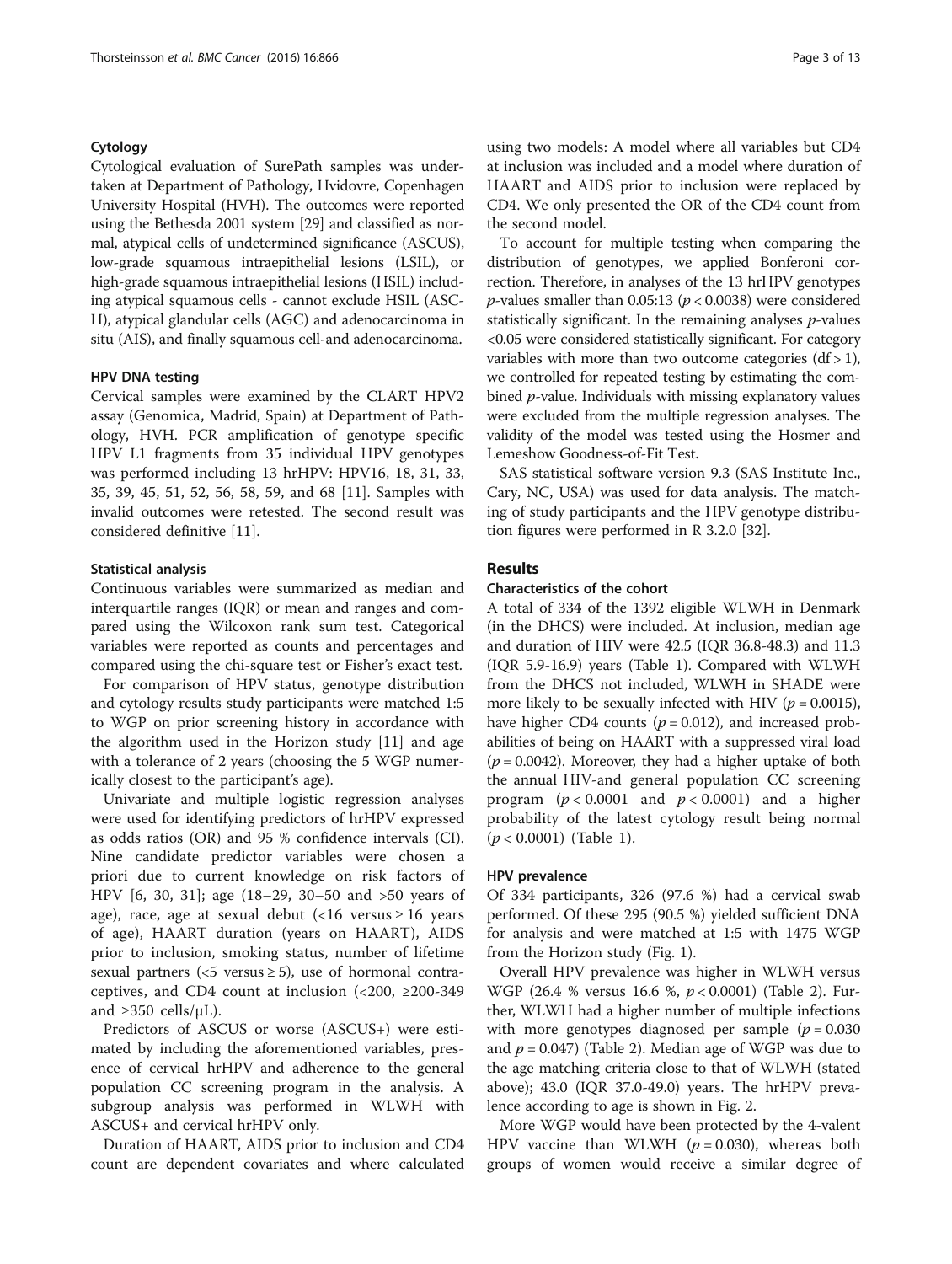<span id="page-3-0"></span>

| Table 1 Characteristics of included and not included women living with HIV (WLWH) in Denmark from the Danish HIV Cohort |  |  |  |  |  |  |  |  |
|-------------------------------------------------------------------------------------------------------------------------|--|--|--|--|--|--|--|--|
| Study (DHCS)                                                                                                            |  |  |  |  |  |  |  |  |

|                                         | WLWH<br>included in the study | WLWH<br>not included in the study | $p$ -value           |
|-----------------------------------------|-------------------------------|-----------------------------------|----------------------|
| Number of individuals                   | 334 (24.0)                    | 1,058 (76.0)                      | <b>NA</b>            |
| Follow-up (years), median (IQR)         | 11.3 (5.9-16.9)               | 10.6 (5.5-15.9)                   | 0.097                |
| Follow-up time, total (person-years)    | 3,853                         | 11,183                            | <b>NA</b>            |
| Age at inclusion (years), median (IQR)  | 42.5 (36.8-48.3)              | 42.0 (35.5-48.2)                  | 0.22                 |
| Race, n(%)                              |                               |                                   |                      |
| White                                   | 141 (42.6)                    | 398 (39.5)                        | $0.041$ <sup>a</sup> |
| Asian                                   | 44 (13.3)                     | 114(11.3)                         |                      |
| Black                                   | 143 (43.2)                    | 461 (45.7)                        |                      |
| Other                                   | 3(0.9)                        | 35 (3.5)                          |                      |
| (missing)                               | (3)                           | (50)                              |                      |
| Place of HIV transmission, n(%)         |                               |                                   |                      |
| Denmark                                 | 114 (37.8)                    | 326 (34.8)                        | 0.11                 |
| Europe + US                             | 27 (8.9)                      | 77 (8.2)                          |                      |
| Africa                                  | 128 (42.4)                    | 416 (44.4)                        |                      |
| Asia                                    | 33 (10.9)                     | 101 (10.8)                        |                      |
| Other                                   | 0(0)                          | 17(1.8)                           |                      |
| (missing)                               | (32)                          | (121)                             |                      |
| Mode of transmission, $n$ (%)           |                               |                                   |                      |
| Heterosexual                            | 294 (91.6)                    | 799 (83.6)                        | 0.0015               |
| IDU                                     | 16(5.0)                       | 106(11.1)                         |                      |
| Other                                   | 11(3.4)                       | 51(5.3)                           |                      |
| (missing)                               | (13)                          | (102)                             |                      |
| Age at sexual debut (years),            |                               |                                   |                      |
| mean (range)                            | $17.3(6-37)$                  | $\overline{\phantom{a}}^{\rm b}$  | <b>NA</b>            |
| Lifetime sexual partners, n(%)          |                               |                                   |                      |
| $< 5\,$                                 | 99 (29.6)                     | $\_b$                             | <b>NA</b>            |
| $5 - 14$                                | 135 (40.4)                    |                                   |                      |
| $15 - 25$                               | 45 (13.5)                     |                                   |                      |
| >25                                     | 53 (15.9)                     |                                   |                      |
| Does not wish to respond                | 2(0.6)                        |                                   |                      |
| (missing)                               | (0)                           |                                   |                      |
| CD4 count at inclusion (cells/µL), n(%) |                               |                                   |                      |
| $< 200\,$                               | 12 (3.9)                      | 79 (9.1)                          | 0.012                |
| $200 - 350$                             | 51 (16.5)                     | 138 (15.9)                        |                      |
| > 350                                   | 247 (79.7)                    | 650 (75.0)                        |                      |
| (missing)                               | (24)                          | (191)                             |                      |
| HAART at inclusion, n(%)                |                               |                                   |                      |
| Yes                                     | 317 (94.9)                    | 866 (81.8)                        | < 0.0001             |
| No                                      | 17(5.1)                       | 192 (18.2)                        |                      |
| (missing)                               | $(0)$                         | (0)                               |                      |
| On HAART with                           |                               |                                   |                      |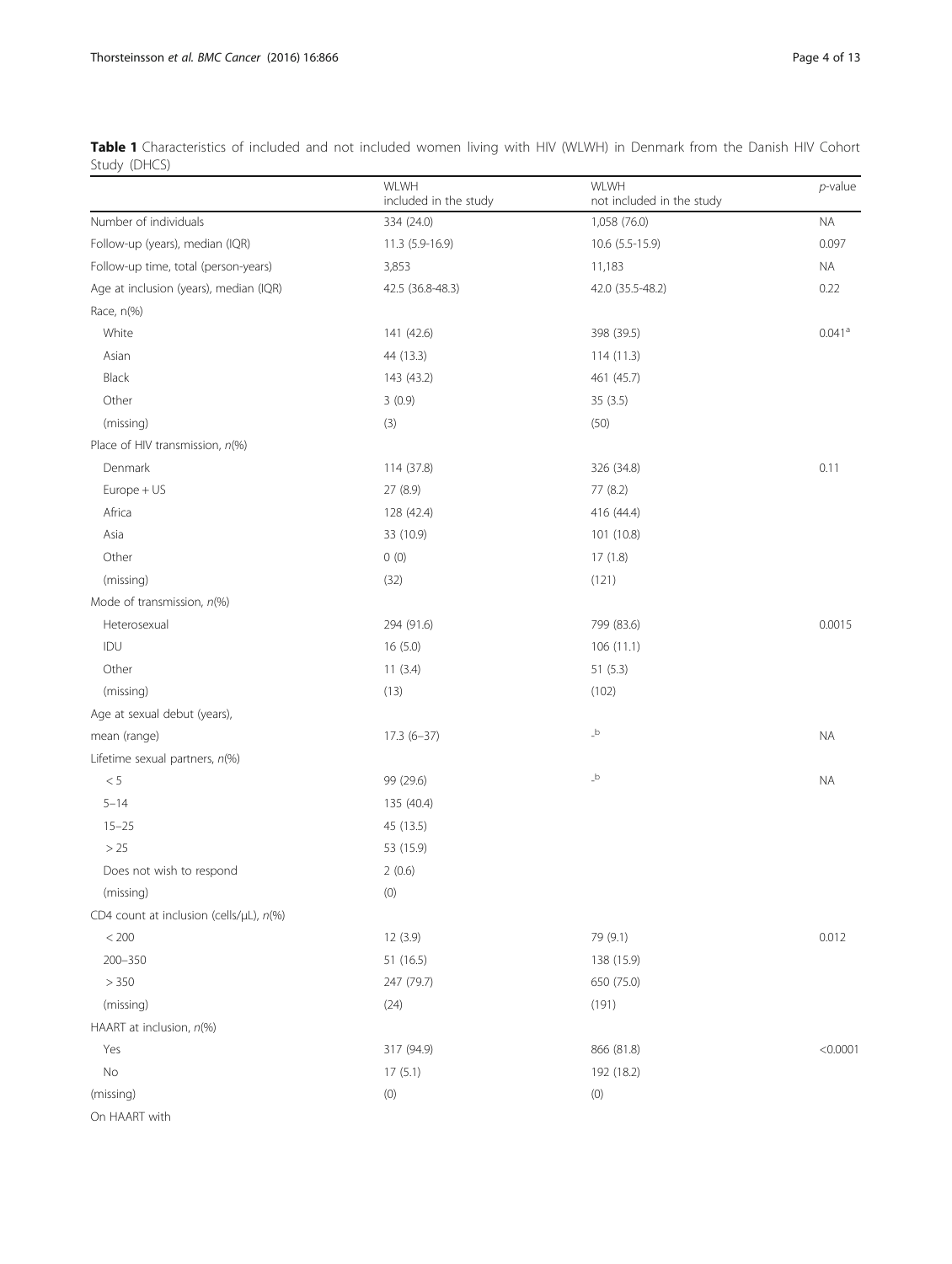| HIV RNA < 40 copies/mL, $n$ (%)                                                                                |            |                                        |           |
|----------------------------------------------------------------------------------------------------------------|------------|----------------------------------------|-----------|
| Yes                                                                                                            | 250 (83.6) | 576 (75.5)                             | 0.0042    |
| No                                                                                                             | 49 (16.4)  | 187 (24.5)                             |           |
| (missing)                                                                                                      | (18)       | (103)                                  |           |
| Cervical cytology within the past 1 year, $n$ (%) <sup>c</sup>                                                 |            |                                        |           |
| Yes                                                                                                            | 124 (37.1) | 225 (21.3)                             | < 0.0001  |
| No                                                                                                             | 210 (62.9) | 833 (78.7)                             |           |
| (missing)                                                                                                      | (0)        | (0)                                    |           |
| Cervical cytology within the past 3/5 years - depending on age for women age 23-65 years, $n$ (%) <sup>d</sup> |            |                                        |           |
| Yes                                                                                                            | 227 (67.7) | 429 (40.6)                             | < 0.0001  |
| No                                                                                                             | 96 (28.7)  | 555 (52.5)                             |           |
| Outside target age group                                                                                       | 11(3.3)    | 74 (7.0)                               |           |
| (missing)                                                                                                      | (0)        | (0)                                    |           |
| Last cytology result, n(%)                                                                                     |            |                                        |           |
| Normal                                                                                                         | 242 (72.5) | 513 (48.5)                             | < 0.0001  |
| Abnormal                                                                                                       | 9(2.7)     | 21(2.0)                                |           |
| No prior cytology obtained                                                                                     | 83 (24.9)  | 524 (49.5)                             |           |
| HPV vaccination prior to inclusion, $n$ (%)                                                                    |            |                                        |           |
| Yes (4-valent HPV vaccine)                                                                                     | 4(1.2)     | $\overline{\phantom{a}}^{\phantom{a}}$ | <b>NA</b> |
| Yes (2-valent HPV vaccine)                                                                                     | 0(0)       |                                        |           |
| Yes (do not know name of vaccine)                                                                              | 1(0.3)     |                                        |           |
| No                                                                                                             | 329 (98.5) |                                        |           |
| (missing)                                                                                                      | (0)        |                                        |           |

Table 1 Characteristics of included and not included women living with HIV (WLWH) in Denmark from the Danish HIV Cohort Study (DHCS) (Continued)

IDU intravenous drug user, NA not applicable, HAART Highly active antiretroviral therapy, HPV Human papillomavirus

There was no difference in distribution of race between groups if the category "other" was removed from the "Race" variable (p = 0.45),  $^{\rm b}$ No information available, <sup>c</sup>As recommended in women living with HIV (we studied the past year + a 3-month grace period), <sup>d</sup>As recommended in the general population, where women aged 23–49 years were invited for cervical cancer screening every third year and women aged 50–65 years every fifth year (we studied the past  $3/5$  years + a 3-month grace period)

protection from the 9-valent HPV vaccine based upon their HPV genotype distribution  $(p = 0.14)$  (Table [2\)](#page-5-0).

#### HPV genotype distribution

Figure [3](#page-8-0) shows the prevalence of hrHPV genotypes with respect to race: i) overall, ii) in WLWH and WGP with normal cytological findings, and iii) WLWH and WGP with ASCUS+. Overall, the six most frequent high-risk genotypes in WLWH were HPV58 ( $n = 21, 7.1$  %), 52  $(n = 16, 5.4 \%)$ , 16  $(n = 14, 4.8 \%)$ , 51  $(n = 12, 4.1 \%)$ , 18 ( $n = 10$ , 3.4 %) and 33 ( $n = 10$ , 3.4 %) versus 16 ( $n = 60$ , 4.1 %), 52 (n = 41, 2.8 %), 58 (n = 35, 2.4 %), 31 (n = 32, 2.2 %), 51 ( $n = 28$ , 1.9 %) and 33 ( $n = 26$ , 1.8) in WGP (Fig. [3](#page-8-0), Additional file [1](#page-10-0): Table S1).

#### HPV genotype distribution according to race

There was no difference in prevalence of hrHPV in WLWH of White, Asian and Black race (26.6 %, 16.2 % and 29.0,  $(p = 0.30)$ ). We compared genotype distribution in WLWH of different races and found that Black

WLWH had a higher risk of HPV58 and 56 compared with WGP ( $p < 0.0001$  and  $p = 0.0023$ ) (Fig. [3\)](#page-8-0), while no significant differences in hrHPV genotype distribution were found between White and Asian WLWH compared with WGP (Fig. [3\)](#page-8-0).

#### HPV genotype distribution in women with normal cytology

In women with normal cytology the hrHPV prevalence was 22.0 % in WLWH versus 13.0 % in WGP  $(p = 0.0004)$ . HPV58  $(n = 13, 5.1 \%)$ , 52  $(n = 11, 4.3 \%)$ , 51 ( $n = 8$ , 3.1 %) versus HPV16 ( $n = 49$ , 3.5 %), 58 ( $n = 30$ , 2.2 %) and 52  $(n = 30, 2.2)$  %) predominated in WLWH and WGP, respectively (Fig. [3,](#page-8-0) Additional file [2](#page-10-0): Table S2).

#### HPV genotype distribution in women presenting with ASCUS+

In WLWH and WGP with ASCUS+ 61.8 % versus 49.0 % were hrHPV-positive  $(p = 0.25)$ .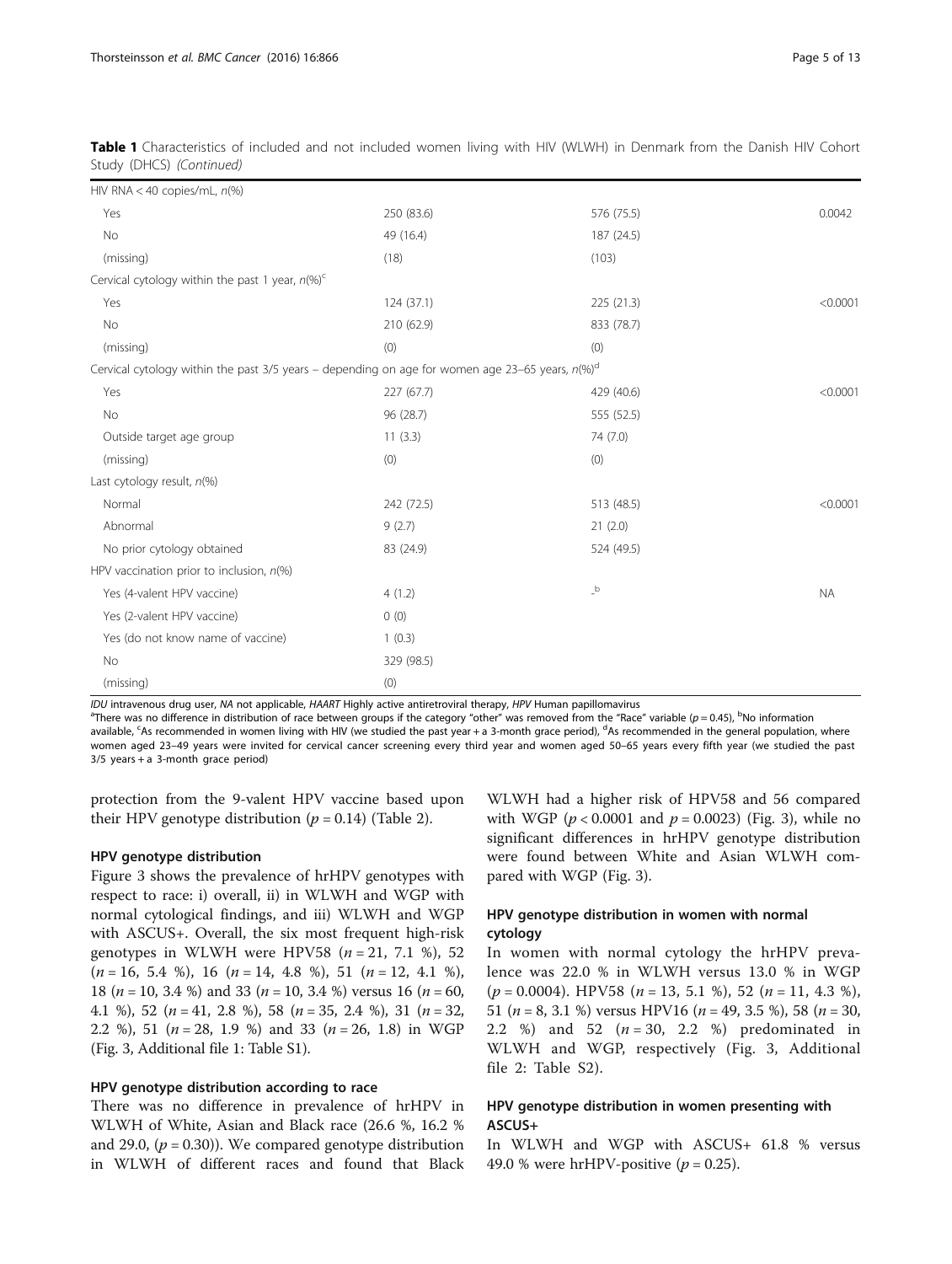<span id="page-5-0"></span>

| Table 2 Prevalence of high-risk human papillomavirus (HPV) in women with sufficient DNA for analyses in women living with HIV |  |  |
|-------------------------------------------------------------------------------------------------------------------------------|--|--|
| compared to women matched (1:5) on prior screening history and age from the general Danish population                         |  |  |

|                                                                                                                               | Women living with HIV<br>295 | Women from the general population<br>1,475 | $p$ -value |  |
|-------------------------------------------------------------------------------------------------------------------------------|------------------------------|--------------------------------------------|------------|--|
| High-risk HPV positive, n(%)                                                                                                  |                              |                                            |            |  |
| Yes                                                                                                                           | 78 (26.4)                    | 245 (16.6)                                 | < 0.0001   |  |
| No                                                                                                                            | 217 (73.6)                   | 1,230 (83.4)                               |            |  |
| Number of genotypes, mean (range)                                                                                             | $1.54(1-4)$                  | $1.38(1-5)$                                | 0.047      |  |
| Number of infections, $n\%$                                                                                                   |                              |                                            |            |  |
| Single                                                                                                                        | 48 (61.5)                    | 182 (74.3)                                 | 0.030      |  |
| Multiple $(>1)$                                                                                                               | 30 (38.5)                    | 63(25.7)                                   |            |  |
| All high-risk genotypes present targeted by the 4-valent HPV vaccine <sup>a</sup> , $n\%$ of the HPV positive patients)       |                              |                                            |            |  |
| Yes                                                                                                                           | 8(10.3)                      | 52 (21.2)                                  | 0.030      |  |
| No                                                                                                                            | 70 (89.7)                    | 193 (78.8)                                 |            |  |
| All high-risk genotypes present targeted by the 9-valent vaccine <sup>b</sup> , $n$ (% of the HPV positive patients)          |                              |                                            |            |  |
| Yes                                                                                                                           | 42 (53.9)                    | 155 (63.3)                                 | 0.14       |  |
| No                                                                                                                            | 36(46.1)                     | 90 (36.7)                                  |            |  |
| Presence of $\geq$ 1 high-risk genotypes targeted by the 4-valent vaccine <sup>a</sup> , $n$ (% of the HPV positive patients) |                              |                                            |            |  |
| Yes                                                                                                                           | 21 (26.9)                    | 76 (31.0)                                  | 0.49       |  |
| <b>No</b>                                                                                                                     | 57 (73.1)                    | 169 (69.0)                                 |            |  |
| Presence of $\geq 1$ high-risk genotypes targeted by the 9-valent vaccine <sup>b</sup> , $n$ (% of the HPV positive patients) |                              |                                            |            |  |
| Yes                                                                                                                           | 61(78.2)                     | 194 (79.2)                                 | 0.85       |  |
| No                                                                                                                            | 17 (21.8)                    | 51 (20.8)                                  |            |  |

a Targeting HPV6, HPV11, HPV16 and HPV18. HPV6 and HPV11 are low-risk genotypes and not included in this analysis

bTargeting HPV6, HPV11, HPV16, HPV18, HPV31, HPV33, HPV45, HPV52, and HPV58. HPV6, and HPV11 are low-risk genotypes and not included in this analysis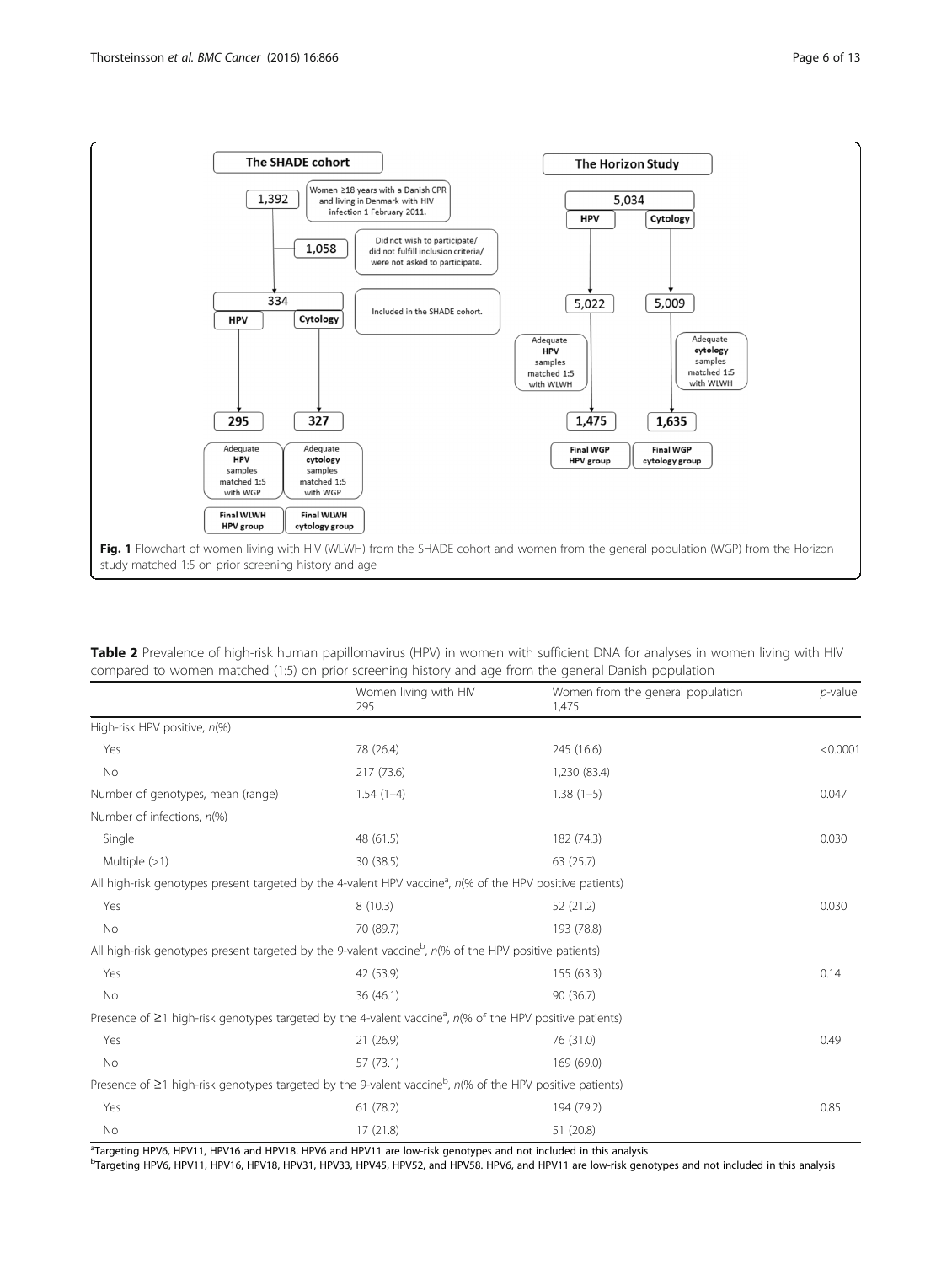<span id="page-6-0"></span>

Distribution of genotypes in descending order in WLWH and WGP presenting with ASCUS+ were HPV58  $(n = 8, 23.5 \%)$ , 16  $(n = 7, 20.6 \%)$  and 56  $(n = 5, 14.7 \%)$ versus HPV52 ( $n = 11$ , 14.1 %), 16 ( $n = 10$ , 12.8 %) and 45  $(n = 9, 11.5 \%)$  (Fig. [3](#page-10-0), Additional file 3: Table S3).

#### Predictors of HPV

Short duration of HAART (adjusted OR per year 0.90 (95 % CI 0.84-0.96)), AIDS prior to inclusion (adjusted OR 3.61 (95 % CI 1.75-7.46)), ≥5 lifetime sexual partners (adjusted OR 2.20 (95 % CI 1.08-4.49)), sexual debut <16 years of age (adjusted OR 2.05 (95 % CI 1.03-4.10)) and CD4 < 350 cells/μL (adjusted OR 2.53 (95 % CI 1.20-5.40)) predicted prevalent hrHPV (Table [3](#page-9-0)).

#### Cervical cytological abnormalities

Five (1.5 %) of the 332 cytology samples received from WLWH were inadequate for evaluation leaving 327 for interpretation. These were matched with cytology results from 1635 WGP (Fig. [1\)](#page-5-0). ASCUS+ was prevalent in 34  $(10.4 \%)$  versus 85 (5.2 %) WLWH and WGP, ( $p = 0.0003$ ). Cytological abnormalities in WLWH and WGP were distributed as follows: ASCUS: 8 (2.5 %) versus 42 (2.6 %),  $(p = 0.90)$ ; LSIL: 20 (6.1 %) versus 23 (1.4 %),  $(p < 0.0001)$ and HSIL: 6 (1.8 %) versus 20 (1.2 %),  $(p = 0.38)$ . No WLWH or WGP presented with carcinoma.

#### Predictors of cytological abnormalities

HrHPV predicted ASCUS+ (adjusted OR 6.91 (95 % CI 2.91-16.42)) (Additional file [4](#page-10-0): Table S4). However, in the subgroup of WLWH with hrHPV short duration of HAART predicted ASCUS+ (adjusted OR 0.83 (95 % CI 0.71-0.97)) (Additional file [5:](#page-10-0) Table S5).

In all adjusted analyses we checked the effect of missing values on outcome by adding an extra category with missing values. This had no impact on the estimates.

#### **Discussion**

In this multicentre, cross-sectional cohort study of WLWH in Denmark, we found a higher prevalence of cervical hrHPV in WLWH compared with WGP matched on prior screening history and age. Further, WLWH had a higher number of hrHPV genotypes and more carried multiple hrHPV infections. Presence of ≥1 genotypes covered by the 9-valent HPV vaccine was higher in WLWH and a higher number of WGP had all present genotypes covered by the 4-valent HPV vaccine. WLWH had a different distribution of hrHPV genotypes and this difference was mainly attributed to WLWH of Black race. There was a higher risk of ASCUS+ in WLWH, due to a higher prevalence of LSIL. Finally, cervical HPV and ASCUS+ were predicted by short duration of HAART.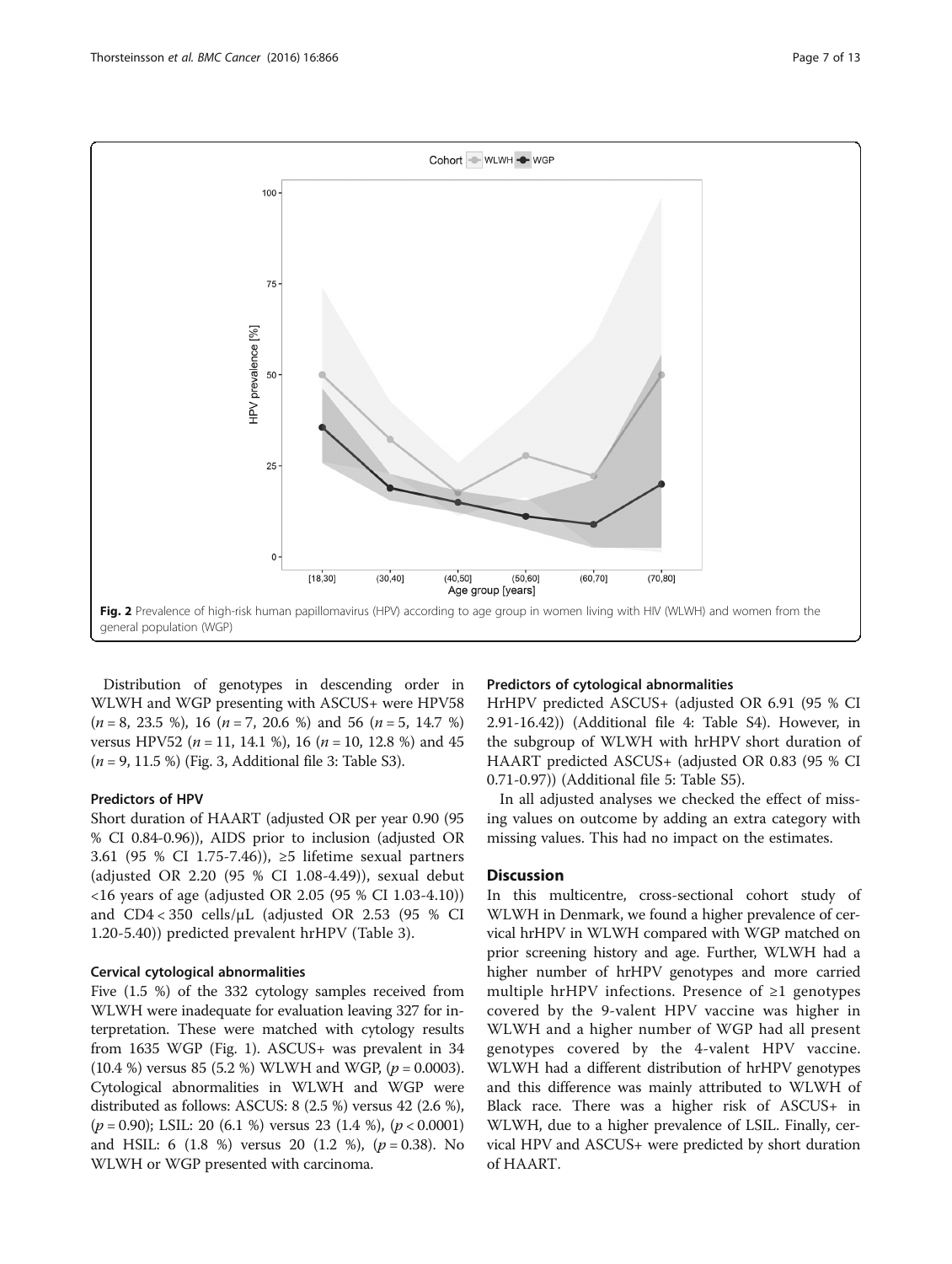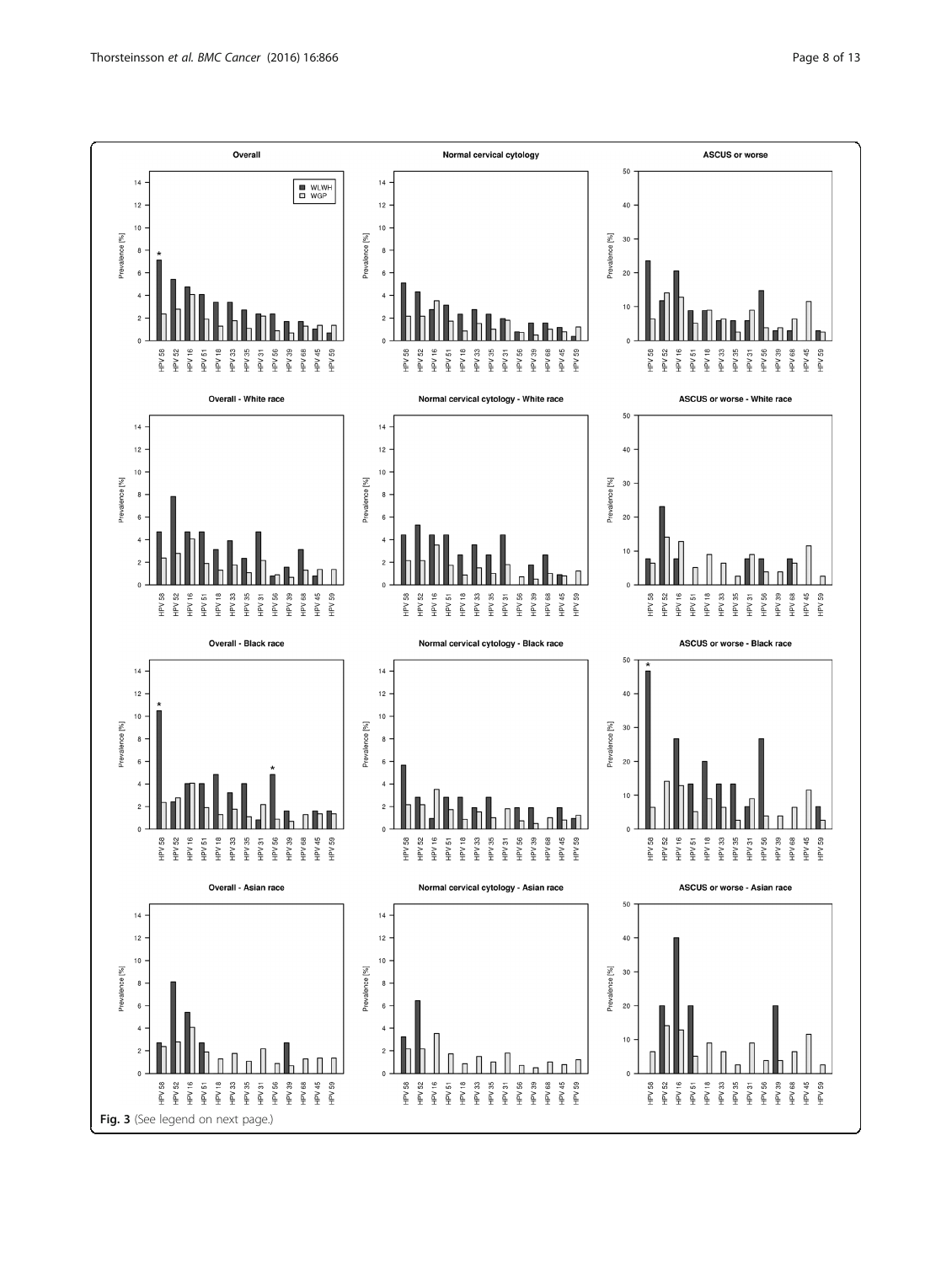#### <span id="page-8-0"></span>(See figure on previous page.)

Fig. 3 Cervical high-risk human papillomavirus (HPV) genotype distribution in women living with HIV (WLWH) compared to women from the general population (WGP); i) overall, ii) in women with normal cervical cytology, and iii) women with atypical cells of undetermined significance (ASCUS) or worse. Distribution is presented i) overall, ii) comparing WGP to WLWH of White race, iii) comparing WGP to WLWH of Black race and iv) comparing WGP to WLWH of Asian race. Please notice the different scale on the y-axis in the "ASCUS or worse" plots

#### HPV prevalence

Prevalent HPV infection is dependent on age with a peak prevalence in women in the early 20s followed by a steady decline and a second, but smaller peak in women ≥45 years of age attributed to either new acquisition or viral persistence [[2](#page-11-0), [14\]](#page-11-0). Therefore, we chose to match WLWH and WGP on age and prior cytology/histology results. The overall hrHPV prevalence in WLWH of 26.4 % was lower than the hrHPV prevalence found in the European MACH-1 collaborative group of WLWH with a prevalence close to 50 % [\[15](#page-11-0)], however participants in the MACH study were younger (median age: 35 versus 42.5 years), less likely to be on HAART (69.7 % versus 94.9 %) and a different assay (Hybrid Capture II) was used for HPV detection. On a global scale the highest prevalence of HPV in WGP with normal cytological findings is found in Africa (24 %) [[14](#page-11-0)]. Though, the overall hrHPV prevalence was highest in WLWH of Black race, this difference was not significant.

#### HPV genotype distribution

Studies of WGP across all continents have repeatedly identified hrHPV16 and 18 - accounting for about 70 % of all CCs  $[2, 6]$  $[2, 6]$  $[2, 6]$  – to be among the most prevalent  $[8]$  $[8]$ . In agreement with others we found HPV58 and 52 to be prevailing in WLWH [\[8](#page-11-0), [16](#page-11-0)]. Though, the numbers were small, this higher risk of HPV58 was mainly carried by women of Black race, as no significant difference in genotype distribution, was detected when comparing WGP with WLWH of White and Asian race. While the 2-and 4-valent HPV vaccines are anticipated to reduce the burden of HPV-related cancers in WGP [\[13](#page-11-0)], the impact of these HPV vaccines in WLWH is less clear. More than 20 % of WGP had all genotypes present covered by the 4-valent HPV vaccine, whereas only one-tenth of genotypes were accounted for amongst WLWH. The novel 9-valent HPV-vaccine targeting HPV6, 11, 16, 18, 31, 33, 45, 52, and 58 has the potential to prevent about 90 % of CC cases in WGP if administered before sexual onset [[33\]](#page-12-0) might be better suited for the HIV population.

#### Predictors of HPV

The molecular mechanisms leading to the increased risk of HPV in PLHIV are poorly understood [\[34](#page-12-0)]. Tugizov et al. suggested that HIV-proteins enable initial HPV infection by disrupting the epithelial tight junctions [\[34](#page-12-0)]. Moreover, immune defects associated with HIV infection probably contribute to the HPV pathogenesis by preventing spontaneous clearance of HPV [[6\]](#page-11-0). A recent study found that in WLWH every month on HAART reduced the detection risk of any cervical HPV infection by 9 % [\[30](#page-12-0)]. Likewise, short duration of HAART predicted HPV in the current study. Moreover, sexual behavior such as early sexual debut and ≥5 lifetime sexual partners predicted prevalent HPV and so did variables associated with a compromised immune system such as CD4 < 350 cells/μL and AIDS prior to inclusion.

#### Cytological abnormalities

Overall, WLWH had more cytological abnormalities, due to a higher prevalence of LSIL. A higher prevalence of LSIL, but not ASCUS and HSIL, in WLWH is also reported by others [[35\]](#page-12-0). Most LSILs are transient and resolve within 1–2 years [\[36](#page-12-0)], and are most often not treated according to current Danish guidelines. A high proportion of WLWH included and not included in the study; 28.7 % and 52.5 %, had not been screened for CC in the preceding 3 to 5 years. We have previously assessed low screening attendance in this cohort of WLWH and support the idea of cytology as part of an annual medical HIV review, integration of HIV care and cervical screening in a single clinic setting and targeted public health messages aimed at health care professionals at HIV centres, general practitioners and WLWH [[37\]](#page-12-0). However, the low screening attendance does not explain differences in cytological abnormalities between WLWH and WGP, since women were matched on prior screening history.

#### Predictors of cervical dysplasia

Predictors of cervical dysplasia and CC are those also associated with HPV infection such as smoking, early sexual debut, number of lifetime sexual partners, hormonal contraceptives and STDs other than HPV [\[6](#page-11-0), [7\]](#page-11-0). We have earlier reported that only a very few of WLWH in SHADE presented with STDs other than HPV [[23\]](#page-11-0) and therefore this variable was not adjusted for. Not surprisingly, hrHPV predicted ASCUS+. Since hrHPV causes most cases of dysplasia and basically all cases of CC [\[6](#page-11-0)], this variable could blur the effect of other covariates. We therefore performed a sensitivity analysis in WLWH with hrHPV, and in consistence with our findings regarding HPV we found that short duration of HAART predicted ASCUS+.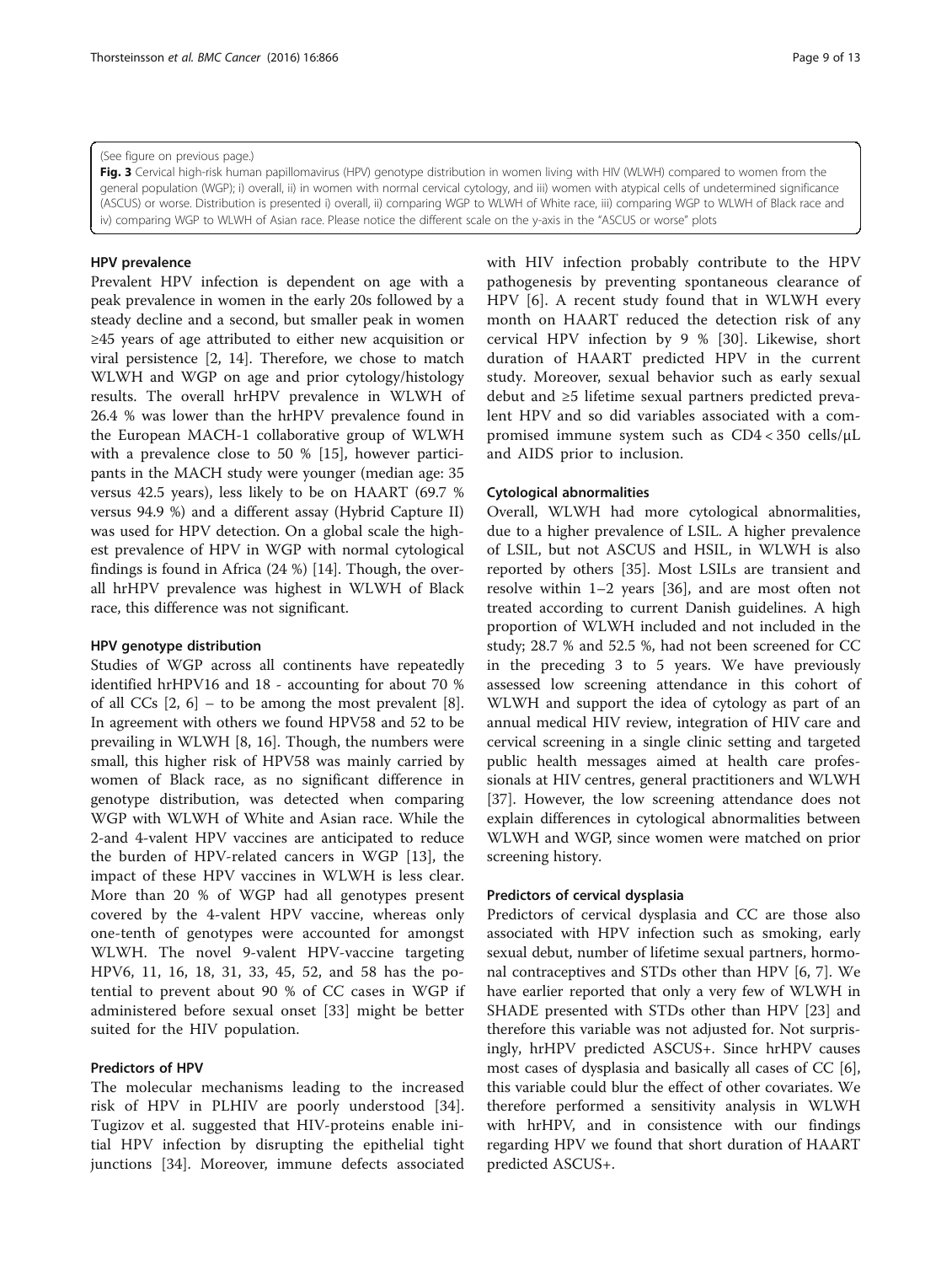| Predictors of HPV <sup>a</sup>                        | HPV-positive group<br>$(n = 78)$ | HPV-negative group<br>$(n = 151)$ | Unadjusted odds ratios | p-value | Adjusted odds ratios <sup>b</sup> | p-value |
|-------------------------------------------------------|----------------------------------|-----------------------------------|------------------------|---------|-----------------------------------|---------|
| Age at 1 February 2011 (inclusion), n(%)              |                                  |                                   |                        |         |                                   |         |
| 18-29 years                                           | 9(11.5)                          | 9(4.2)                            | 1.00                   |         | 1.00                              |         |
| 30-50 years                                           | 51 (65.4)                        | 161 (74.2)                        | 0.32 (0.12-0.84)       | 0.02    | $0.43$ $(0.14-1.33)$              | 0.14    |
| $> 50$ years                                          | 18 (23.1)                        | 47 (21.7)                         | $0.38(0.13-1.12)$      | 0.08    | $0.51$ $(0.13-1.92)$              | 0.32    |
| (missing)                                             | 0(0)                             | (0)                               |                        |         |                                   |         |
| Combined p-value                                      |                                  |                                   |                        | 0.068   |                                   | 0.32    |
| Race, $n$ (%)                                         |                                  |                                   |                        |         |                                   |         |
| White                                                 | 34 (44.7)                        | 94 (44.1)                         | 1.00                   |         | 1.00                              |         |
| Asian                                                 | 6(7.9)                           | 31 (14.6)                         | $0.54$ $(0.21 - 1.40)$ | 0.20    | $0.67$ $(0.23-1.92)$              | 0.46    |
| Black                                                 | 36 (47.4)                        | 88 (41.3)                         | 1.13 (0.65-1.96)       | 0.66    | $0.38$ $(0.67 - 2.87)$            | 0.38    |
| (missing)                                             | (2)                              | (4)                               |                        | ä,      |                                   |         |
| Combined p-value                                      |                                  |                                   |                        | 0.31    |                                   | 0.35    |
| Sexual debut, n(%)                                    |                                  |                                   |                        |         |                                   |         |
| $\geq$ 16 years of age                                | 51 (65.4)                        | 160 (73.7)                        | 1.00                   |         | 1.00                              |         |
| < 16 years of age                                     | 27 (34.6)                        | 57 (26.3)                         | 1.49 (0.85-2.59)       | 0.16    | 2.05 (1.03-4.10)                  | 0.042   |
| (missing)                                             | (0)                              | (0)                               |                        |         |                                   |         |
| HAART duration, (years)                               |                                  |                                   |                        |         |                                   |         |
| Median (IQR)                                          | $4.6$ (2.0-10.4)                 | 8.8 (4.6-12.2)                    | $0.91$ $(0.86 - 0.96)$ | 0.0013  | 0.90 (0.84-0.96)                  | 0.0011  |
| (missing)                                             | (2)                              | (9)                               |                        |         |                                   |         |
| AIDS prior to inclusion, $n$ (%)                      |                                  |                                   |                        |         |                                   |         |
| No                                                    | 55 (71.4)                        | 191 (88.4)                        | 1.00                   |         | 1.00                              |         |
| Yes                                                   | 22 (28.6)                        | 25 (11.6)                         | $0.33$ $(0.17 - 0.63)$ | 0.0007  | 3.61 (1.75-7.46)                  | 0.0005  |
| (missing)                                             | (1)                              | (1)                               |                        |         |                                   |         |
| Smoking status, n(%)                                  |                                  |                                   |                        |         |                                   |         |
| Current smoker/Ex-smoker                              | 33 (42.3)                        | 92 (42.4)                         | 1.00                   |         | 1.00                              |         |
| Never smoker                                          | 45 (57.7)                        | 125 (57.6)                        | 1.00 (0.59-1.69)       | 0.99    | 1.31 (0.65-2.63)                  | 0.45    |
| (missing)                                             | (0)                              | (0)                               |                        |         |                                   |         |
| Number of lifetime sexual partners at inclusion, n(%) |                                  |                                   |                        |         |                                   |         |
| < 5                                                   | 36 (25.0)                        | 54 (36.0)                         | 1.00                   |         | 1.00                              |         |
| $\geq$ 5                                              | 108 (75.0)                       | 96 (64.0)                         | 1.83 (1.00-3.36)       | 0.05    | 2.20 (1.08-4.49)                  | 0.03    |
| (missing)                                             | (0)                              | (1)                               |                        |         |                                   |         |
| Use of hormonal contraceptives,                       |                                  |                                   |                        |         |                                   |         |
| $n\,%$                                                | 12(8.3)                          | 9(6.0)                            | 1.00                   |         | 1.00                              |         |
| Yes                                                   | 132 (91.7)                       | 142 (94.0)                        | $0.89$ $(0.33 - 2.38)$ | 0.82    | 1.29 (0.40-4.10)                  | 0.67    |
| No                                                    | (0)                              | (0)                               |                        |         |                                   |         |
| (missing)                                             |                                  |                                   |                        |         |                                   |         |
| CD4 count at inclusion (cells/µL),                    |                                  |                                   |                        |         |                                   |         |
| > 350                                                 | 45 (69.2)                        | 173 (83.2)                        | 1.00                   |         | 1.00                              |         |
| 200-350                                               | 15 (23.1)                        | 28 (13.5)                         | 2.06 (1.02-4.18)       | 0.045   | 2.53 (1.20-5.40)                  | 0.015   |
| $< 200$                                               | 5(7.7)                           | 7(3.4)                            | 2.75 (0.83-9.06)       | 0.10    | 2.70 (0.78-9.33)                  | 0.12    |
| (missing)                                             | (13)                             | (9)                               |                        |         |                                   |         |
| Combined p-value                                      |                                  |                                   |                        | 0.0496  |                                   | 0.023   |

<span id="page-9-0"></span>Table 3 Unadjusted and adjusted odds ratios for predictors of cervical high-risk human papillomavirus (HPV) infection in women living with HIV with sufficient DNA for HPV analysis ( $n = 295$ )

HAART = Highly active antiretroviral therapy

<sup>a</sup>Two models are shown in the table: Age, race, sexual debut, smoking status, number of lifetime sexual partners and use of hormonal contraceptives were included in both models, whereas HAART duration and AIDS prior to inclusion were included in the first model and replaced by CD4 at inclusion inthe second<br>model, We only presented the ORs of the CD4 count from the second m Goodness-of-Fit Test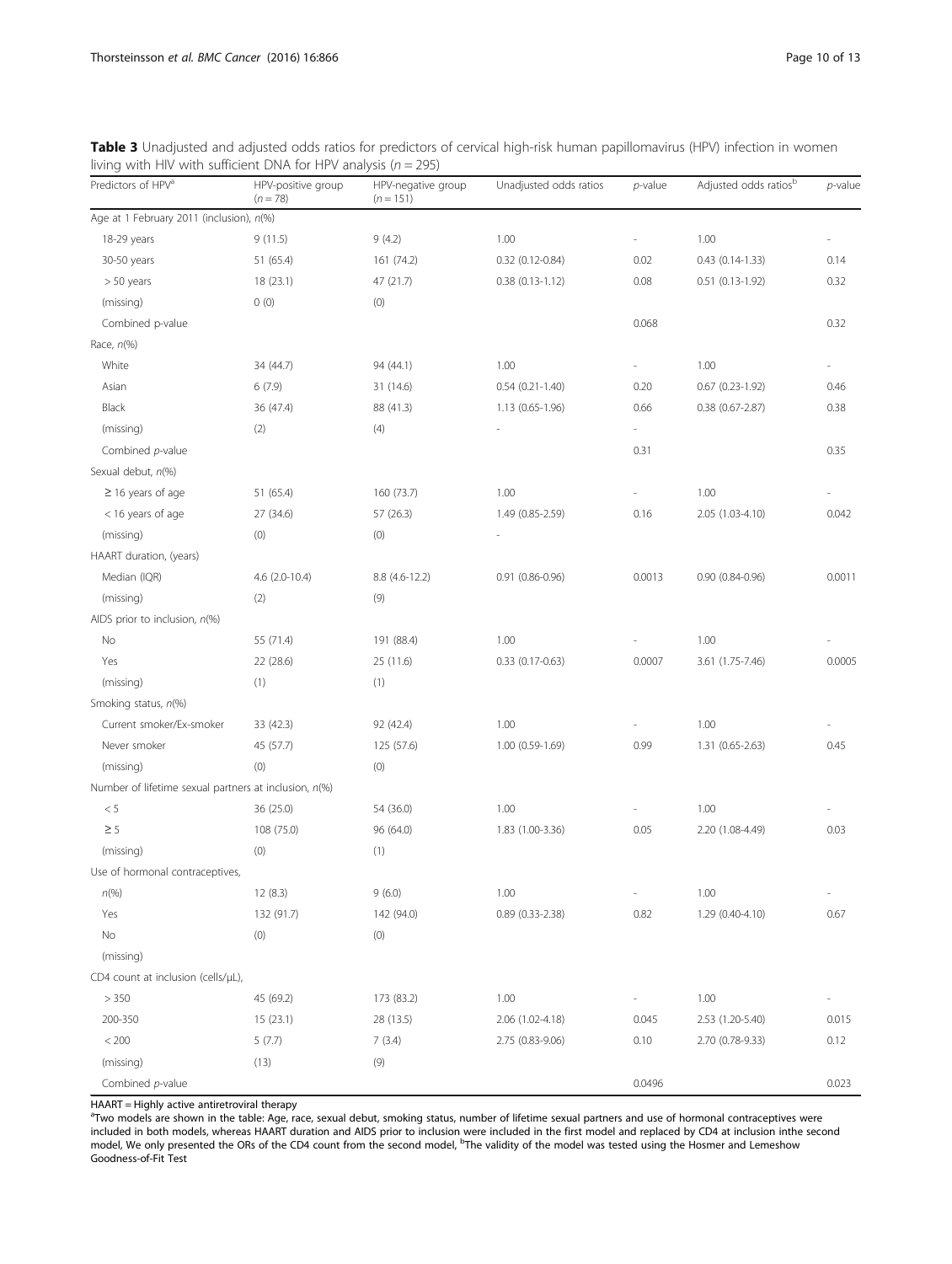#### <span id="page-10-0"></span>Strengths and limitations

We have a very well-described cohort due to the DHCS and DPDB and were able to match on prior cytological outcomes. Compared to other Western countries Danish women represent a CC high-risk population [\[18](#page-11-0)], therefore comparison to WGP is essential in interpretation of results.

Possible limitations are that WLWH included in SHADE were more likely to comply with CC screening programs and to have a previous normal cytology result. Therefore estimates regarding cytological abnormalities in WLWH might be conservative. The effect of HAART duration can be confounded by other time-scales such as duration of HIV. Moreover, racial origin of the WGP group was not available for direct comparison to the SHADE cohort. Furthermore, a higher number of inadequate HPV samples were collected in the present study compared to ordinary CC screening samples included in the Horizon study, probably as a consequence of sampling by personnel less trained in gynecological routines. Finally, this is a cross-sectional study giving information on HPV infection at the time of one single sampling. The limitation in this design is that without previous or subsequent sampling results, any HPV infection observed may be a transient infection.

#### Conclusions

WLWH had a higher risk of being cervical hrHPV positive, a higher frequency of multiple infections, a different genotype distribution and more cytological abnormalities than WGP. Cervical HPV and ASCUS+ were predicted by short duration of HAART.

#### Additional files

[Additional file 1: Table S1.](dx.doi.org/10.1186/s12885-016-2881-1) Comparison of the overall prevalence of high-risk HPV genotypes in women living with HIV (WLWH) and age-matched women from the general population (WGP). (DOCX 20 kb)

[Additional file 2: Table S2.](dx.doi.org/10.1186/s12885-016-2881-1) Comparison of the prevalence of high-risk HPV genotypes in women living with HIV (WLWH) and women from the general population (WGP) with normal cytological findings. (DOCX 20 kb)

[Additional file 3: Table S3.](dx.doi.org/10.1186/s12885-016-2881-1) Comparison of the prevalence of high-risk HPV genotypes in women living with HIV (WLWH) and women from the general population (WGP) with abnormal cytological findings (ASCUS or worse). (DOCX 20 kb)

[Additional file 4: Table S4.](dx.doi.org/10.1186/s12885-016-2881-1) Unadjusted and adjusted odds ratios for predictors of ASCUS or worse (ASCUS+) in women living with HIV with adequate cytology samples. (DOCX 27 kb)

[Additional file 5: Table S5.](dx.doi.org/10.1186/s12885-016-2881-1) Unadjusted and adjusted odds ratios for predictors of ASCUS or worse in women living with HIV with adequate cytology samples and positive for cervical high-risk human papillomavirus. (DOCX 26 kb)

#### Abbreviations

CC: Cervical cancer; CI: Confidence interval; CRS: Civil Registration System; DF: Degrees of freedom; DHCS: Danish HIV Cohort Study; DPDB: The Danish Pathology Data Bank; HAART: Highly active antiretroviral therapy; HPV: Human papillomavirus; HVH: Hvidovre, Copenhagen University Hospital;

MSM: Men who have sex with men; OR: Odds ratio; PIN: Personal identification number; PLHIV: People living with HIV; SHADE: Study on HIV, cervical Abnormalities and infections in women in Denmark; STD: Sexually transmitted diseases; WGP: Women from the general population; WLWH: Women living with HIV

#### Acknowledgements

We are first and foremost grateful to all the women living with HIV for participating in the study. We further thank the staff of our clinical departments for their continuous support and enthusiasm at the participating centres in the SHADE cohort: Department of Infectious Diseases, Hvidovre, Copenhagen University Hospital (AM Lebech, K Thorsteinsson); Department of Infectious Diseases, Copenhagen University Hospitals, Rigshospitalet (TL Katzenstein, FF Rönsholt); Department of Infectious Diseases, Odense University Hospital (IS Johansen); Department of Infectious Diseases, Aarhus University Hospitals, Skejby (M Storgaard); Department of Infectious Diseases, Aalborg University Hospital (G Pedersen); Department of Infectious Diseases, Hillerød Hospital (LN Nielsen). Moreover, we are grateful to the study group behind the Horizon Study for providing us with data on women from the general population.

#### Funding

This work was supported by the Danish Cancer Society and the AIDS Foundation; the Aragon Foundation; the Foundation of Aase and Ejnar Danielsens and the Foundation of Anna and Preben Simonsen. Grant numbers do not apply in a Danish setting. The sponsors of the study had no role in study design, data collection, data analysis, data interpretation or writing of the article.

#### Availability of data and materials

We believe that all data of relevance for the present study is available within the manuscript and in the Additional file 1: Table S1, Additional file 2: Table S2, Additional file 3: Table S3, Additional file 4: Table S4 and Additional file 5: Table S5. We are open to collaboration and in involving other researchers in our work. However, we strongly feel that we cannot make a full dataset publicly available for the following reasons: We are extremely concerned about confidentiality – since these patients may be identified by combinations of person-specific characteristics within the database, and the database includes sensitive data such as HIV status, previous diagnosis of AIDS, data on intravenous drug use and sexual preferences. Further we are concerned that public access to our dataset would compromise our ability to publish future articles on WLWH included in the SHADE.

#### Authors' contributions

KT contributed to conception and design of the study, included patients, performed interviews and gynaecological examinations, analysed and interpreted data, and drafted the manuscript. SL, biostatistician, was involved in analysis and interpretation of data, and critically reviewed the manuscript. MS contributed to conception and design of the study, included patients, performed interviews and gynaecological examinations, and critically reviewed the manuscript. TLK contributed to conception and design of the study, included patients, performed interviews and gynaecological examinations, and critically reviewed the manuscript. FR included patients, performed interviews and gynaecological examinations, and critically reviewed the manuscript. ISJ contributed to conception and design of the study, included patients, performed interviews and gynaecological examinations, and critically reviewed the manuscript. GP included patients, performed interviews, and critically reviewed the manuscript. LH, performed gynaecological examinations and critically reviewed the manuscript. LNN included patients and performed interviews, and critically reviewed the manuscript. LN, performed gynaecological examinations in WLWH needing follow-up and provided valuable information on gynaecological procedures in Denmark, and critically reviewed the manuscript. JB was in charge of the analyses of HPV, and critically reviewed the manuscript. NO, head of the DHCS, critically reviewed the manuscript. AML, principal investigator, contributed to conception and design of the study, included patients and performed interviews and gynaecological examinations, was involved in analysis and interpretation of data, and critically reviewed the manuscript. All authors read and approved the final manuscript.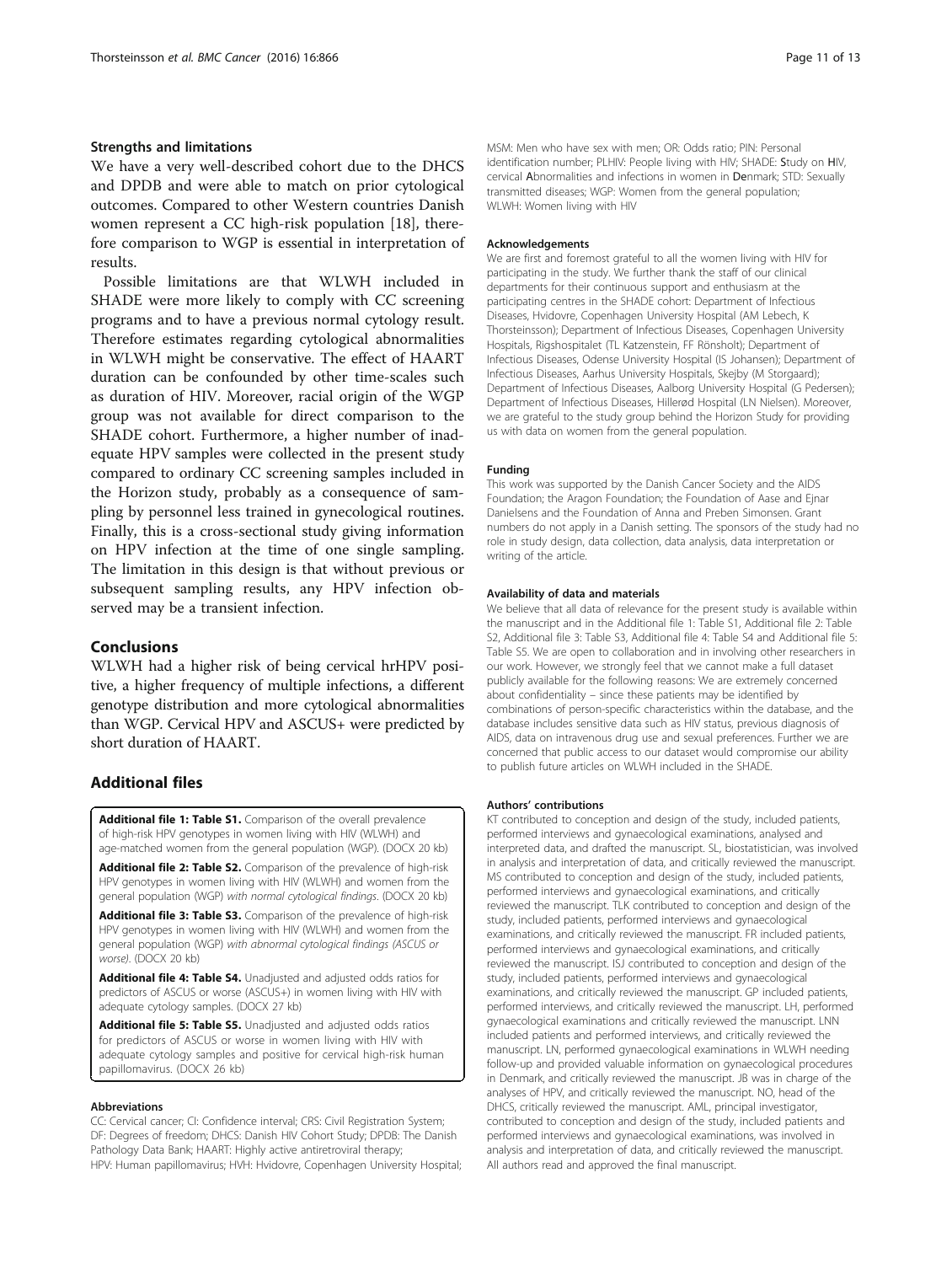#### <span id="page-11-0"></span>Competing interests

KT has received research funding from Abbott and honoraria from Janssen-Cilag, BMS and GlaxoSmithKline/Viiv. JB has in the past served as paid advisor or advisory board member to Roche Molecular Systems, Genomica SAU, and BD Diagnostics. He has received honoraria from Roche, Qiagen, Hologic, Genomica and Bd Diagnostics for lectures. HW has received research funding and honoraria from Roche Molecular, Hologic, and Novo Nordic. TLK has received research funding and/or honoraria from Bristol-Myers Squibb, Merck Sharp & Dohme, GlaxoSmithKline/Viiv, Abbott, Gilead, and Janssen-Cilag. AML has received research funding from Abbott and honoraria from Bristol-Myers Squibb, Merck Sharp & Dohme, GlaxoSmithKline, Boehringer Ingelheim and Janssen-Cilag. SL, MS, FR, IJ, LH, LNN, LN and NO report no conflicts of interest.

#### Consent to publish

Not applicable.

#### Ethics approval and consent to participate

At entry, written and oral informed consent was obtained from all participants. The study and the DHCS were approved by the Danish Data Protection Agency (2015-231-0126, 2012-58-0004 and 2012-41-0005). Further, the study was approved by the Danish Regional Committee on Health Research Ethics (approval numbers: H-3-2010-119 and H-2-2014-102).

#### Meetings where the work has been presented

Oral at the 15th European AIDS Conference in Barcelona, Spain, October 21–24, 2015. Oral at the 2<sup>nd</sup> Nordic HIV & Women Meeting, Copenhagen, December 9, 2015.

#### Author details

<sup>1</sup>Department of Infectious Diseases, Hvidovre, Copenhagen University Hospital, Copenhagen, Denmark. <sup>2</sup>Department of Infectious Diseases, Skejby, Aarhus University Hospital, Aarhus, Denmark. <sup>3</sup>Department of Infectious Diseases, Copenhagen University Hospital, Rigshospitalet, Copenhagen, Denmark. <sup>4</sup>Institute of Clinical Medicine, University of Copenhagen, Copenhagen, Denmark. <sup>5</sup>Clinical Research Center, Hvidovre, Copenhagen University Hospital, Copenhagen, Denmark. <sup>6</sup>Department of Infectious Diseases, Odense University Hospital, Odense, Denmark. <sup>7</sup>Department of Infectious Diseases, Aalborg University Hospital, Aalborg, Denmark. 8 Department of Obstetrics and Gynaecology, Aalborg University Hospital, Aalborg, Denmark. <sup>9</sup>Department of Infectious Diseases, Nordsjællands Hospital, Hillerød, Denmark. <sup>10</sup>Department of Obstetrics and Gynaecology, Hvidovre, Copenhagen University Hospital, Copenhagen, Denmark. <sup>11</sup>Molecular Pathology Laboratory, Department of Pathology, Hvidovre, Copenhagen University Hospital, Copenhagen, Denmark.<sup>12</sup>Department of Infectious Diseases, Hvidovre Hospital, Kettegaards Allé 30, 2650 Hvidovre, Denmark.

#### Received: 24 May 2016 Accepted: 24 October 2016 Published online: 08 November 2016

#### References

- Markowitz LE, Dunne EF, Saraiya M, Chesson HW, Curtis CR, Gee J, et al. Human papillomavirus vaccination: recommendations of the Advisory Committee on Immunization Practices (ACIP). MMWR Recomm Rep. 2014;63:1–30.
- 2. Juckett G, Hartman-Adams H. Human papillomavirus: clinical manifestations and prevention. Am Fam Physician. 2010;82:1209–13.
- 3. Walboomers JM, Jacobs MV, Manos MM, Bosch FX, Kummer JA, Shah KV, et al. Human papillomavirus is a necessary cause of invasive cervical cancer worldwide. J Pathol. 1999;189:12–9.
- 4. Cervical Cancer. Estimated Incidence, Mortality and Prevalence Worldwide in 2012. Globocan 2012. WHO. [http://globocan.iarc.fr/old/FactSheets/](http://globocan.iarc.fr/old/FactSheets/cancers/cervix-new.asp) [cancers/cervix-new.asp.](http://globocan.iarc.fr/old/FactSheets/cancers/cervix-new.asp) Accessed on 21 Dec 2015. 21-12-2015. 21-12-2015. Ref Type: Internet Communication.
- 5. Chaturvedi AK, Madeleine MM, Biggar RJ, Engels EA. Risk of human papillomavirus-associated cancers among persons with AIDS. J Natl Cancer Inst. 2009;101:1120–30.
- 6. Brickman C, Palefsky JM. Human papillomavirus in the HIV-infected host: epidemiology and pathogenesis in the antiretroviral Era. Curr HIV/AIDS Rep. 2015;12:6–15.
- 7. Rocha-Brischiliari SC, Gimenes F, de Abreu AL, Irie MM, Souza RP, Santana RG, et al. Risk factors for cervical HPV infection and genotypes distribution in HIV-infected South Brazilian women. Infect Agent Cancer. 2014;9:6.
- 8. McKenzie ND, Kobetz EN, Hnatyszyn J, Twiggs LB, Lucci III JA. Women with HIV are more commonly infected with non-16 and −18 high-risk HPV types. Gynecol Oncol. 2010;116:572–7.
- 9. Denslow SA, Rositch AF, Firnhaber C, Ting J, Smith JS. Incidence and progression of cervical lesions in women with HIV: a systematic global review. Int J STD AIDS. 2014;25:163–77.
- 10. Ogembo RK, Gona PN, Seymour AJ, Park HS, Bain PA, Maranda L, et al. Prevalence of human papillomavirus genotypes among African women with normal cervical cytology and neoplasia: a systematic review and meta-analysis. PLoS One. 2015;10:e0122488.
- 11. Bonde J, Rebolj M, Ejegod DM, Preisler S, Lynge E, Rygaard C. HPV prevalence and genotype distribution in a population-based split-sample study of well-screened women using CLART HPV2 human papillomavirus genotype microarray system. BMC Infect Dis. 2014;14:413–4. doi[:10.1186/](http://dx.doi.org/10.1186/1471-2334-14-413) [1471-2334-14-413](http://dx.doi.org/10.1186/1471-2334-14-413).
- 12. Kjaer SK, Munk C, Junge J, Iftner T. Carcinogenic HPV prevalence and age-specific type distribution in 40,382 women with normal cervical cytology, ASCUS/LSIL, HSIL, or cervical cancer: what is the potential for prevention? Cancer Causes Control. 2014;25:179–89.
- 13. Saraiya M, Unger ER, Thompson TD, Lynch CF, Hernandez BY, Lyu CW et al. US Assessment of HPV Types in Cancers: Implications for Current and 9- Valent HPV Vaccines. J Natl Cancer Inst. 2015;107(6).
- 14. Bruni L, Diaz M, Castellsague X, Ferrer E, Bosch FX, de SS. Cervical human papillomavirus prevalence in 5 continents: meta-analysis of 1 million women with normal cytological findings. J Infect Dis. 2010;202:1789–99.
- 15. Heard I, Cubie HA, Mesher D, Sasieni P. Characteristics of HPV infection over time in European women who are HIV-1 positive. BJOG. 2013;120:41–9.
- 16. Heard I. Human papillomavirus, cancer and vaccination. Curr Opin HIV AIDS. 2011;6:297–302.
- 17. Obel N, Omland LH, Kronborg G, Larsen CS, Pedersen C, Pedersen G, et al. Impact of non-HIV and HIV risk factors on survival in HIV-infected patients on HAART: a population-based nationwide cohort study. PLoS One. 2011;6:e22698.
- 18. Nygard M, Hansen BT, Dillner J, Munk C, Oddsson K, Tryggvadottir L, et al. Targeting human papillomavirus to reduce the burden of cervical, vulvar and vaginal cancer and pre-invasive neoplasia: establishing the baseline for surveillance. PLoS One. 2014;9:e88323.
- 19. Kjaer SK, Breugelmans G, Munk C, Junge J, Watson M, Iftner T. Populationbased prevalence, type- and age-specific distribution of HPV in women before introduction of an HPV-vaccination program in Denmark. Int J Cancer. 2008;123:1864–70.
- 20. [http://www.dst.dk/da/Statistik/emner/befolkning-og-befolkningsfremskrivning/](http://www.dst.dk/da/Statistik/emner/befolkning-og-befolkningsfremskrivning/folketal.aspx) [folketal.aspx.](http://www.dst.dk/da/Statistik/emner/befolkning-og-befolkningsfremskrivning/folketal.aspx) Accessed on 14 Sept 2012. Webpage in Danish. 14-9-2012. Ref Type: Internet Communication
- 21. [http://www.ssi.dk/Service/Sygdomsleksikon/H/AIDS%20-%20HIV.aspx.](http://www.ssi.dk/Service/Sygdomsleksikon/H/AIDS%20-%20HIV.aspx) Accessed on September 14th 2012. Webpage in Danish. 14 Sept 2012. Ref Type: Internet Communication
- 22. Obel N, Engsig FN, Rasmussen LD, Larsen MV, Omland LH, Sorensen HT. Cohort profile: the Danish HIV cohort study. Int J Epidemiol. 2009;38:1202–6.
- 23. Thorsteinsson K, Ladelund S, Storgaard M, Ronsholt FF, Johansen IS, Pedersen G, et al. Sexually transmitted infections and use of contraceptives in women living with HIV in Denmark - the SHADE cohort. BMC Infect Dis. 2016;16:81.
- 24. Screening of cervical cancer recommendations 2007. The Danish National Board of Health. Available from: [http://sundhedsstyrelsen.dk/publ/Publ2007/](http://sundhedsstyrelsen.dk/publ/Publ2007/PLAN/Kraeft/Anbef_screen_livmoderhals.pdf) [PLAN/Kraeft/Anbef\\_screen\\_livmoderhals.pdf.](http://sundhedsstyrelsen.dk/publ/Publ2007/PLAN/Kraeft/Anbef_screen_livmoderhals.pdf) Article in Danish. Summary in English. Accessed on 22nd May 2015. 22-5-2015. 22-5-2015. Ref Type: Internet Communication
- 25. Kaplan JE, Benson C, Holmes KH, Brooks JT, Pau A, Masur H. Guidelines for prevention and treatment of opportunistic infections in HIV-infected adults and adolescents: recommendations from CDC, the National Institutes of Health, and the HIV Medicine Association of the Infectious Diseases Society of America. MMWR Recomm Rep. 2009;58:1–207.
- 26. Lauritsen JM & Bruus M. EpiData (version 3.1). A comprehensive tool for validated entry and documentation of data. The EpiData Association, Odense, Denmark, 2003–2005. 11-2-2015. Ref Type: Generic.
- 27. Pedersen CB. The Danish civil registration system. Scand J Public Health. 2011;39:22–5.